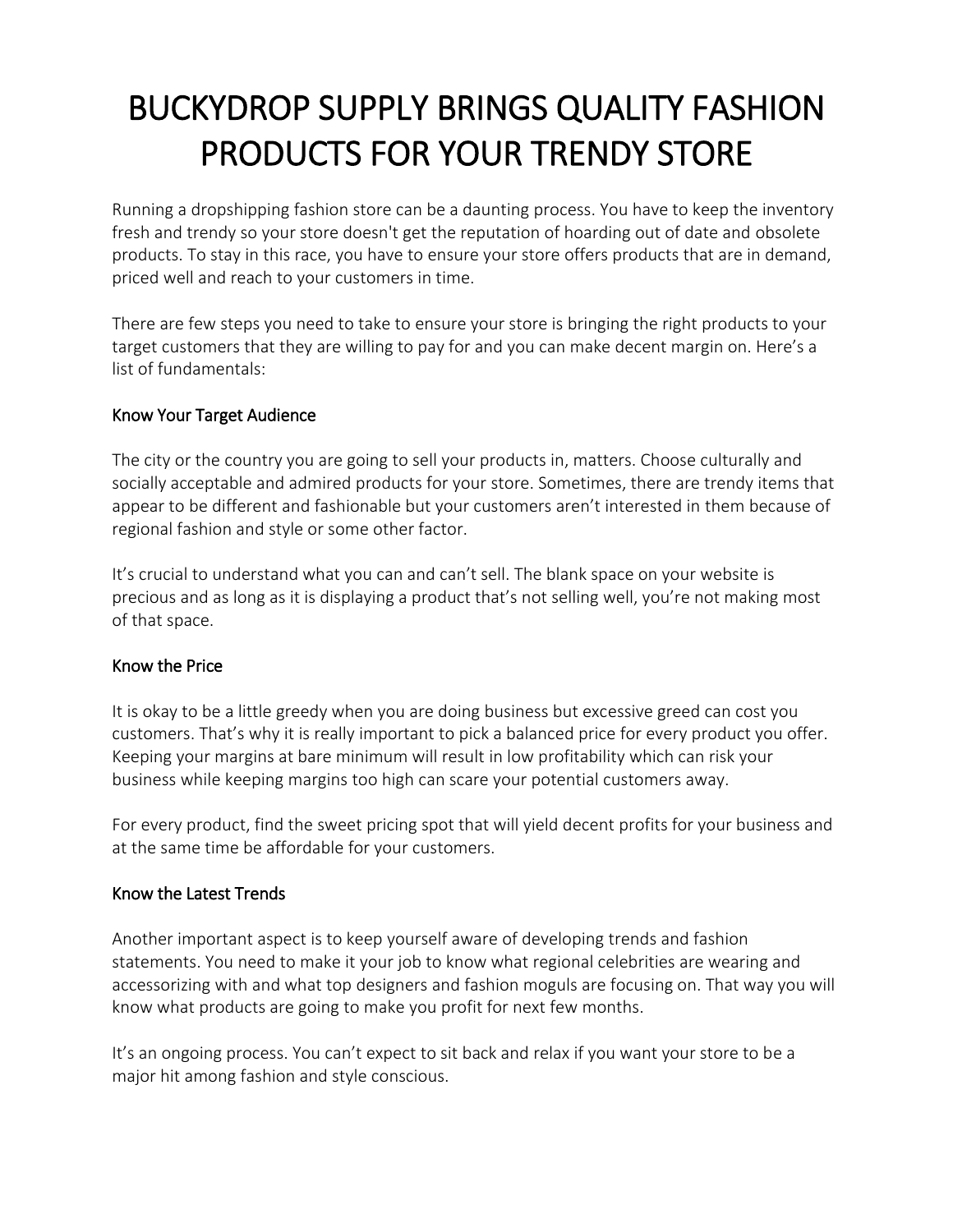Here's an assortment of trending fashion products including men's and women's clothing, accessories and more that can turn your store profitable.

## Women's Fashion Clothing



Buckydrop Supply brings the latest and greatest of women's trending fashion at prices that will leave you in awe. Give your customers something they will cherish for a long time.

Men's Fashion Clothing



With Buckydrop Supply's range of men's clothing, keep your fashion store up to date and attract customers from every corner of your country. They will keep coming back for more.

Purses & Handbags



A complete variety of stylish and premium quality men/women purses and hang bags will complete your fashion store in style.

Shoes & Footwear